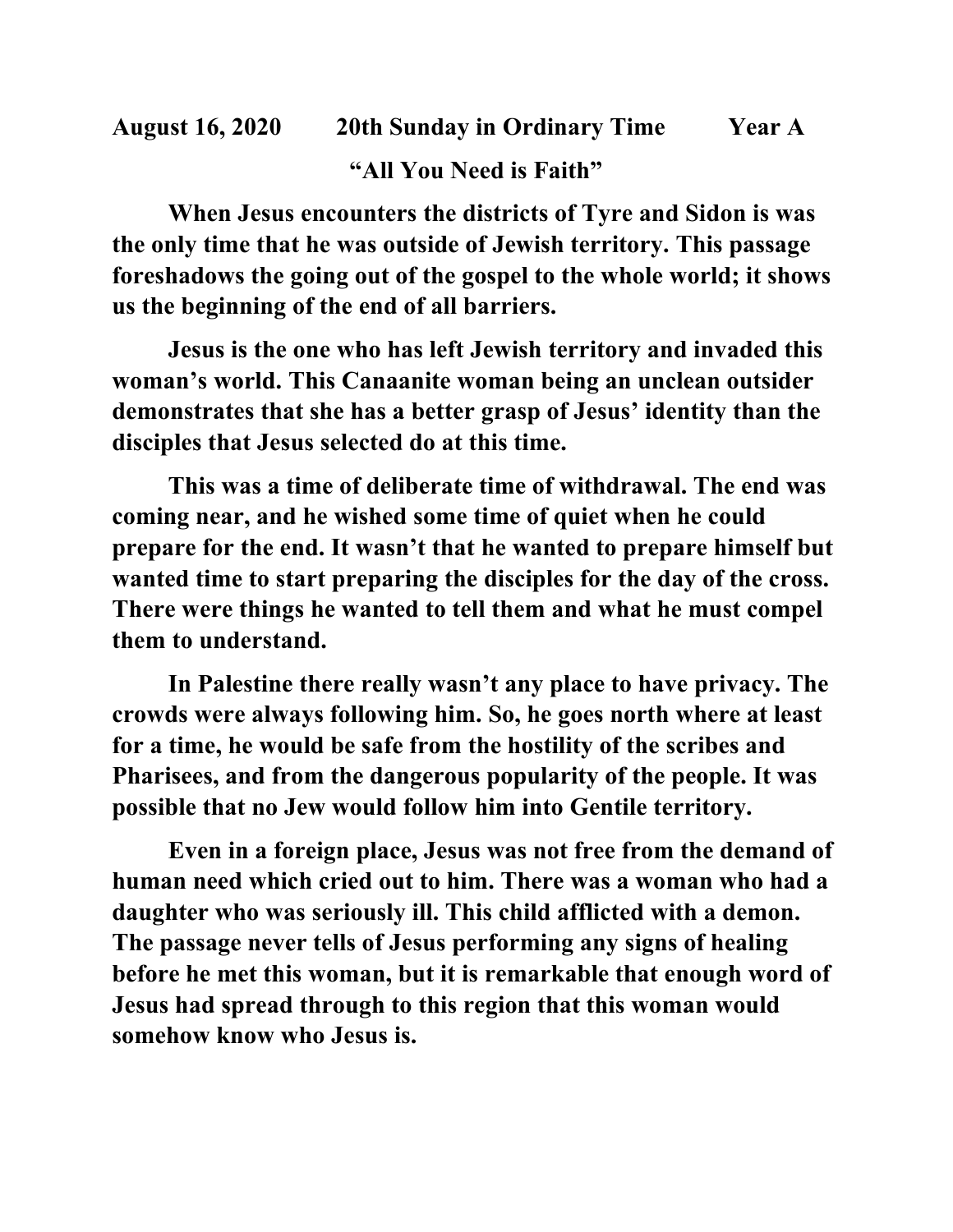**The woman greets Jesus as the "Son of David". Her recognition is all the more remarkable because even the disciples have been a bit slow in recognizing who Jesus really was. After Jesus walking on the sea, they do recognize Jesus as the Son of God, but it is not until 16:16 that Peter declares Jesus as Messiah. But this woman, this unclean Canaanite woman hails Jesus as the Son of David, begs for his mercy, and implores his power over a demon that has possessed her daughter. How is it possible that this woman has more insight into Jesus' identity than his disciples?**

**At first, Jesus seemed to pay no attention to her. He ignored her. I couldn't believe that when I read 'But he answered her without a word.' He just walks past her without even looking at her…But he refuses to send her away. The disciples are embarrassed by this. They tell Jesus 'Give her what she wants and be rid of her.' Their reaction isn't one of compassion, to them she was a nuisance, and all they wanted was to be rid of her as quickly as possible. To be rid of a nuisance may be a common enough reaction; but it is very different from the response of Christian love and pity and compassion.**

**'Jesus was moved with compassion for this woman, not for a moment can we doubt that. But she was a Gentile, not only a Gentile, she belonged to the old Canaanite stock, and the Canaanites were the ancestral enemies of the Jews. And what does Jesus say not once but twice: 'I was only sent to the lost sheep of Israel.' The 'house of Israel" has provided Jesus with more work than one laborer could feasibly handle. The need in Israel is indeed great.' (1)**

**Perhaps Jesus' refusal to listen to the disciples gave the woman hope that her request would be heard. There are things about this woman that we must take note of:**

**First and foremost she had love. As Johann Bengel, an eighteenth-century German Theologian said of her, 'She made the**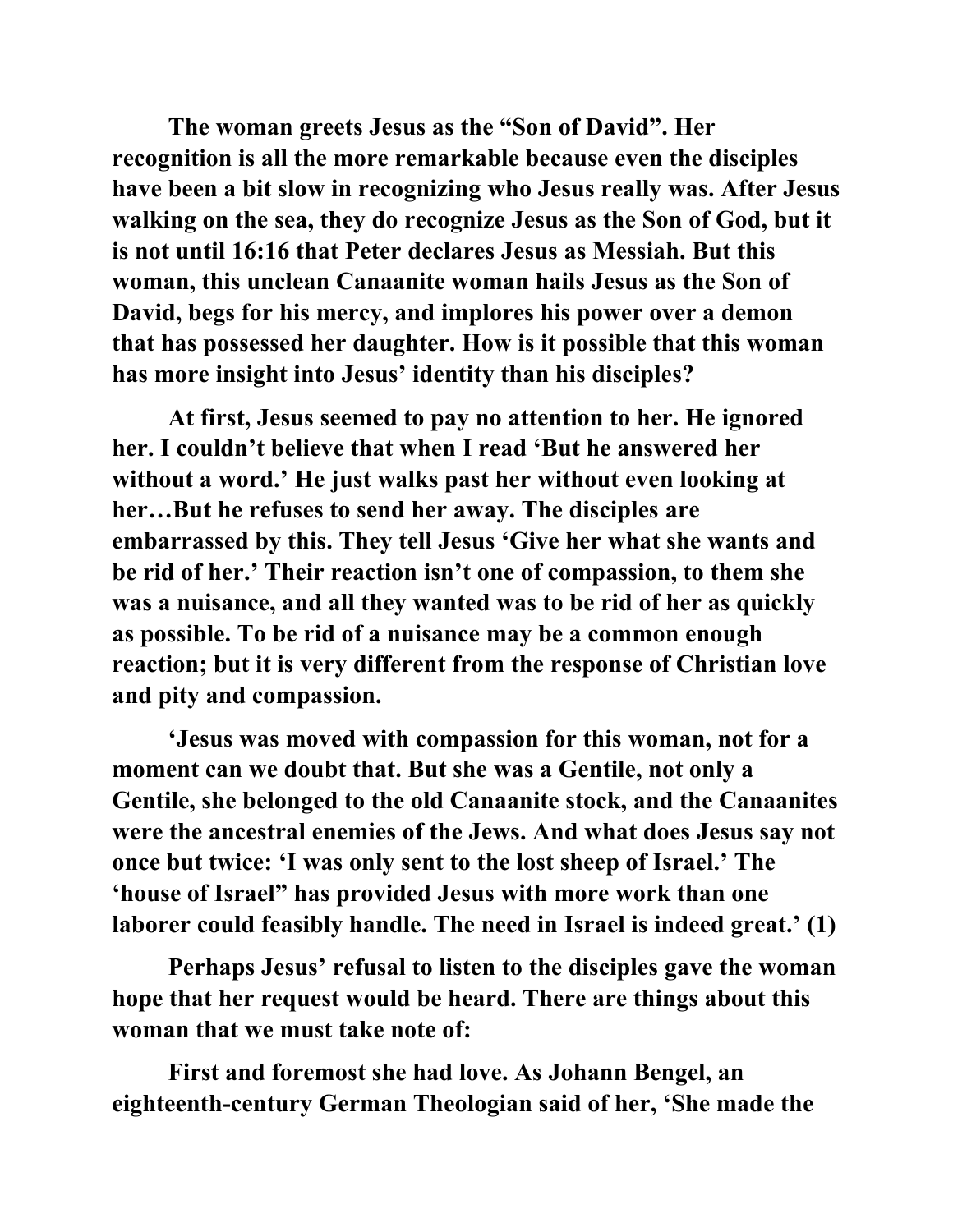**misery of her child her own.' Pagan she might be, but in her heart, there was that love for her child which is always the reflection of God's love for his children. It was love which made her approach this stranger; it was love which made her accept his silence and yet still appeal; it was love which made her suffer the apparent rebuffs.**

**This woman had faith. It was a faith which grew in contact with Jesus. She began by calling him 'Son of David'; which was a popular title, a political title. It was a title which liked on Jesus as a great and powerful wonder-worker, but which looked on him in terms of earthly power and glory.'**

**So when Jesus at last turned to her: 'It is not right to take the children's bread and to throw it to pet dogs.' To call a person a dog was a deadly and an insult. In those days, the dogs were the unclean scavengers of the street.** 

**When calling a person a dog there are two things to remember, the tone, and the look which a thing is said make all the difference. I can call my cousin Bryant, with smile and a tone 'an old dog' after he says something funny about his past. Knowing that he knows I say it with affection. We can be quite sure that the smile on Jesus' face and the compassion in his eyes robbed the words of all insult and bitterness.**

**But these were not street dogs, they were little household pets. They were very different from the stray dogs that roamed the streets and probed in the refuse heaps.** 

**'The woman was a Greek; she was quick to see, and she had all a Greek's wit. 'True" she said, 'but even the dogs get their share of the crumbs which fall from their master's table.' Jesus eyes lit up with joy at such an indomitable faith. She came asking a favor of one whom she took to be a great and powerful man. She ended up calling Jesus 'Lord'.**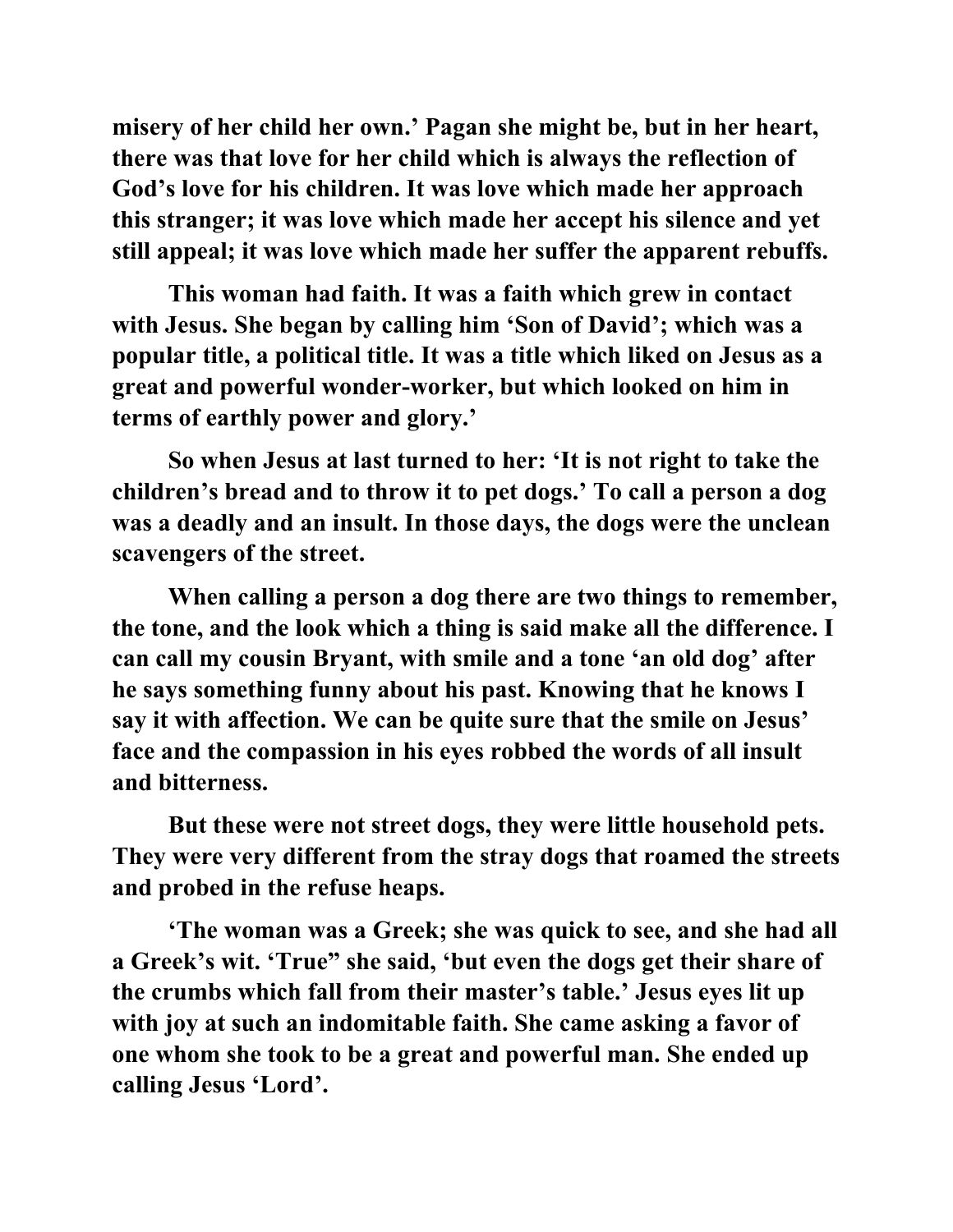**Jesus compelled her to look at himself, and in him she saw something that was not expressible in earthly terms at all but was nothing less than divine. That is precisely what Jesus wanted to awaken in her before he granted her request. He wanted her to see that a request to a great man must be turned into a prayer to the living God. We can see this woman's faith growing as she is confronted with Christ, until she glimpsed him. However distantly, for what he was.' (2)**

## **Continued from Johann Begel:**

**This woman's faith was a faith which worshipped. She began by following, she ended upon her knees. She began with a request; she ended with a prayer. Whenever we come to Jesus, we must come first with adoration of his majesty, and only then with the statement of our own need.**

**This woman had indomitable persistence. She was undiscourageable. So many people, it has been said, pray really because they do not wish to miss a chance. They do not really believe in prayer; they have only the feeling that something might just possibly happen. This woman came because Jesus was not just a possible helper; he was her only hope. She came with a passionate hope, a burning sense of need and a refusal to be discouraged. She had the one supremely effective quality in prayer-she was in deadly earnest. Prayer for her was no ritual form; it was the outpouring of the passionate desire of her soul, which somehow felt that she could not-must not-need not-take no for an answer.**

**This woman had the gift of cheerfulness. She was in the midst of trouble; she was passionately in earnest; and yet she could smile. She had a certain sunny heartedness about her. God loves the cheerful faith, the faith in whose eyes there is always the light of hope, faith with a smile which can light the gloom.'**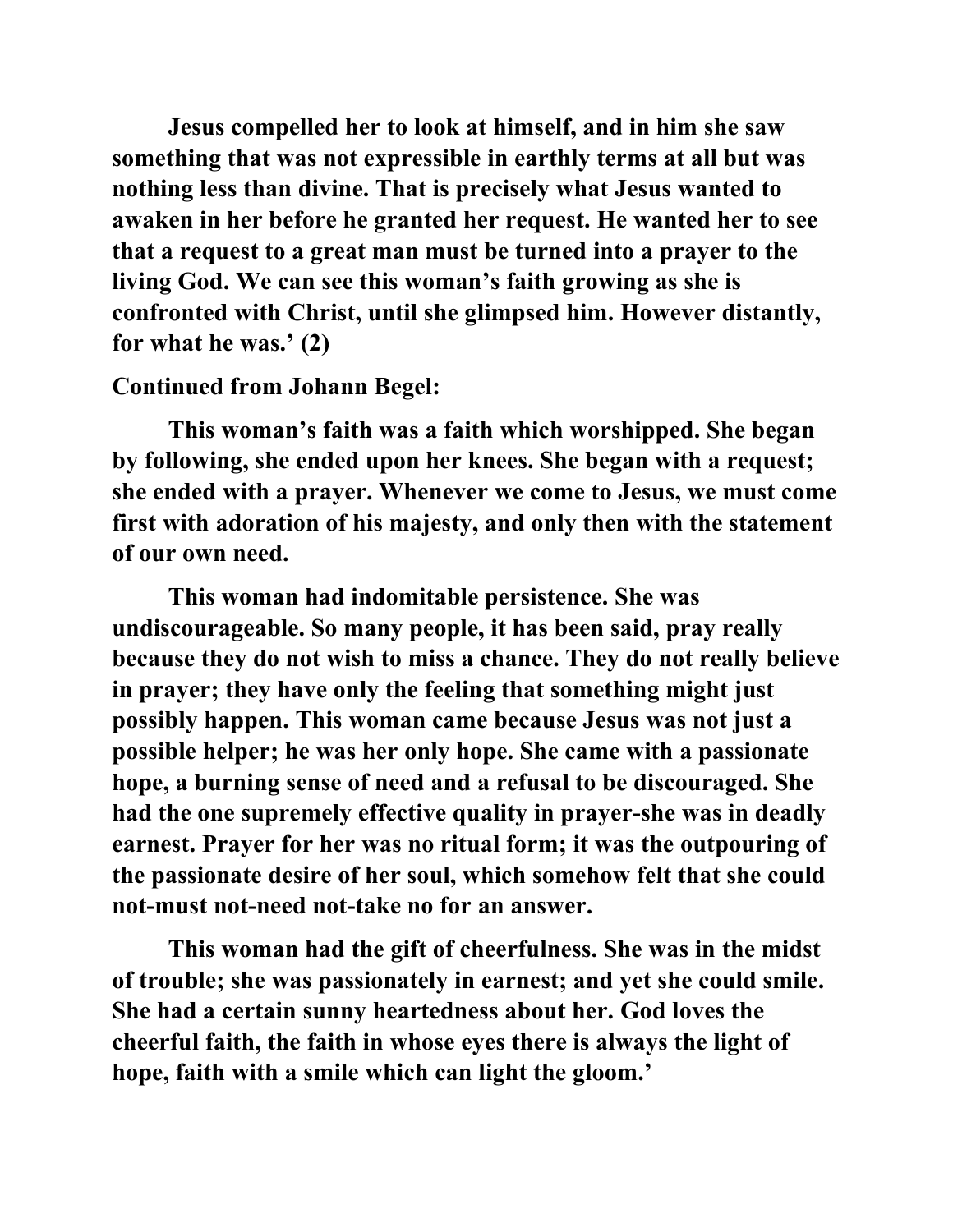**Among all the stories we are given to help us understand who Jesus is and how he was and is at work in the world, this one has to be one of the hardest to comprehend. And while countless scholars have tried to explain this away by suggesting that Jesus' tone was joking or that he was setting his disciples up to learn, I am not entirely convinced. I cannot help but wonder if Jesus was also learning as he went if he was also discerning his mission one step at a time. Even as we are called to do. Even as individually and together, we are all called to do.**

**Hearing it in this way, while still powerfully disturbing, this is the most life-giving understanding I can take with me. For if Jesus was just feeling his way forward with some basic tenets or principles to guide him on his way, what is to say this is not also so for all of us?**

**It seems to me there is freedom in this.**

**And that within this there is some inherent encouragement to take a step forward and then perhaps to step to the side or even backwards from time to time as we listen and learn better and deeper.**

**This is at least part of the take-away for me this week.**

**And as a result, there is also this:**

**Just as was the case with Jesus, perhaps it is also so for us that God's vision for who and what and where we are called to be is far greater than what we before imagined, or experienced, or perhaps dared to hope. Until now. Until the crying needs of the world have come home.**

**For surely, we hear this even now in Jesus' encounter with the Canaanite woman. Prior to this moment, it was apparently enough for him to have come only 'to the lost sheep of the house of Israel.'**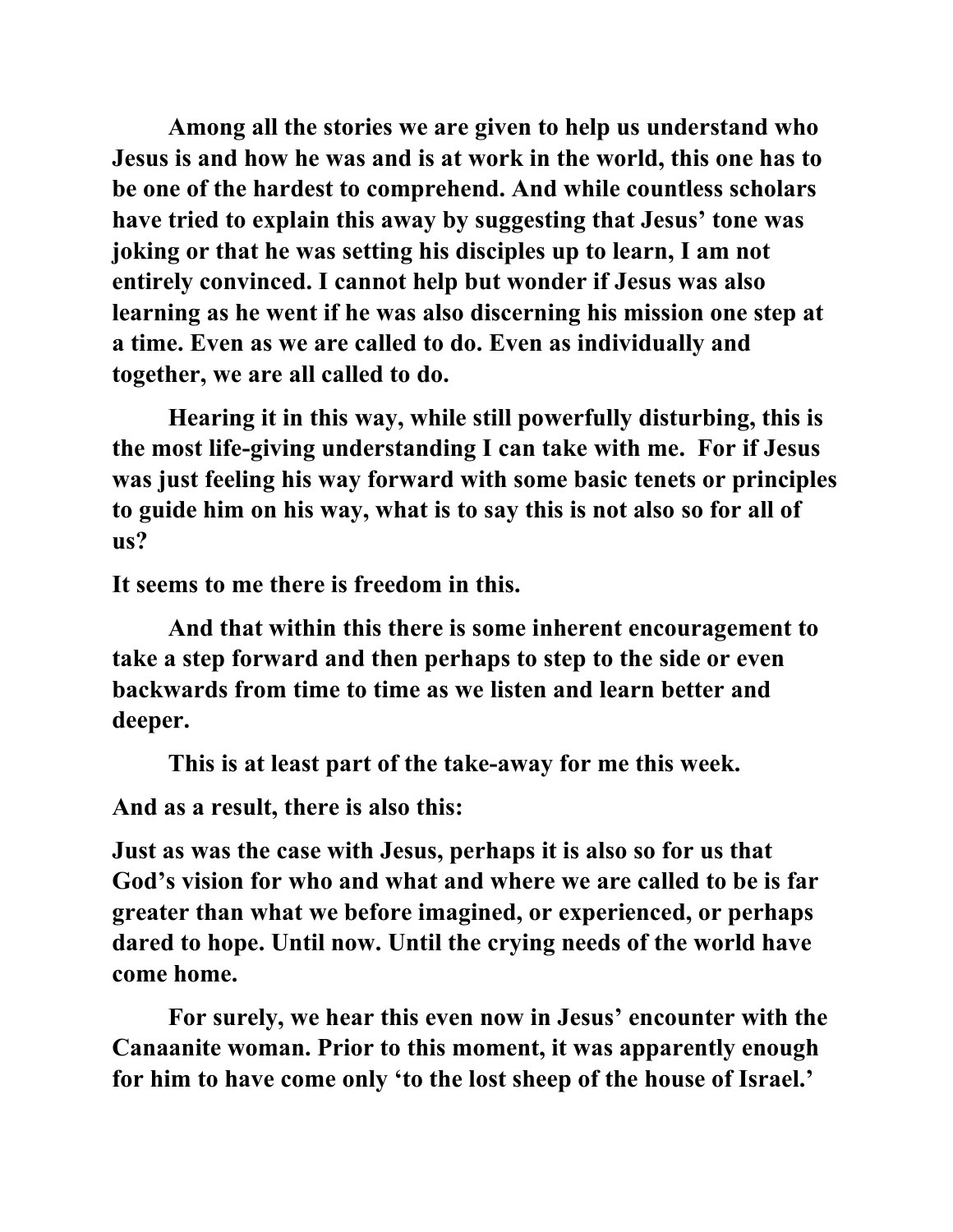**To my understanding, her desperate, tenacious plea pushes him to recognize that the gifts of God were then (and are now) meant for far more than even Jesus was first led to believe. And certainly for far more than you and I before believed or experienced as well.**

**So this is where I am landing now:**

**That COVID-19 here the numbers are edging up, but not too alarmingly yet. As a result, it seems:**

**Some area schools have decided to start out the year remotely.**

**Others are opting for all day, every day in person learning.**

**Some are somewhere in between.**

**In a similar way:**

**Some congregations are back in person together.**

**Others are opting to meet in parking lots and outdoors.**

**Still others are staying fully on-line for the time being.**

**No matter what our choices have been so far though, it would seem that just about everyone is eager for the day when things will be back to where they were before. Or if they will ever be where they were before. I know that in past weeks I have thought of how much I miss all that was. And I know I am not alone in this.** 

**And, yet. And yet, as I was standing still in our current situation this week. As I was trying to discern how God has worked before and how God always promises to work yet again, even perhaps here and now when the fear and anxiety is running deep and the losses are piling up, it occurred to me that God's vision for what will be is always bigger than our own. Just as Jesus realized when he finally granted healing to the Canaanite woman's daughter.** 

**Indeed, what if what God has in mind for us is far broader and**